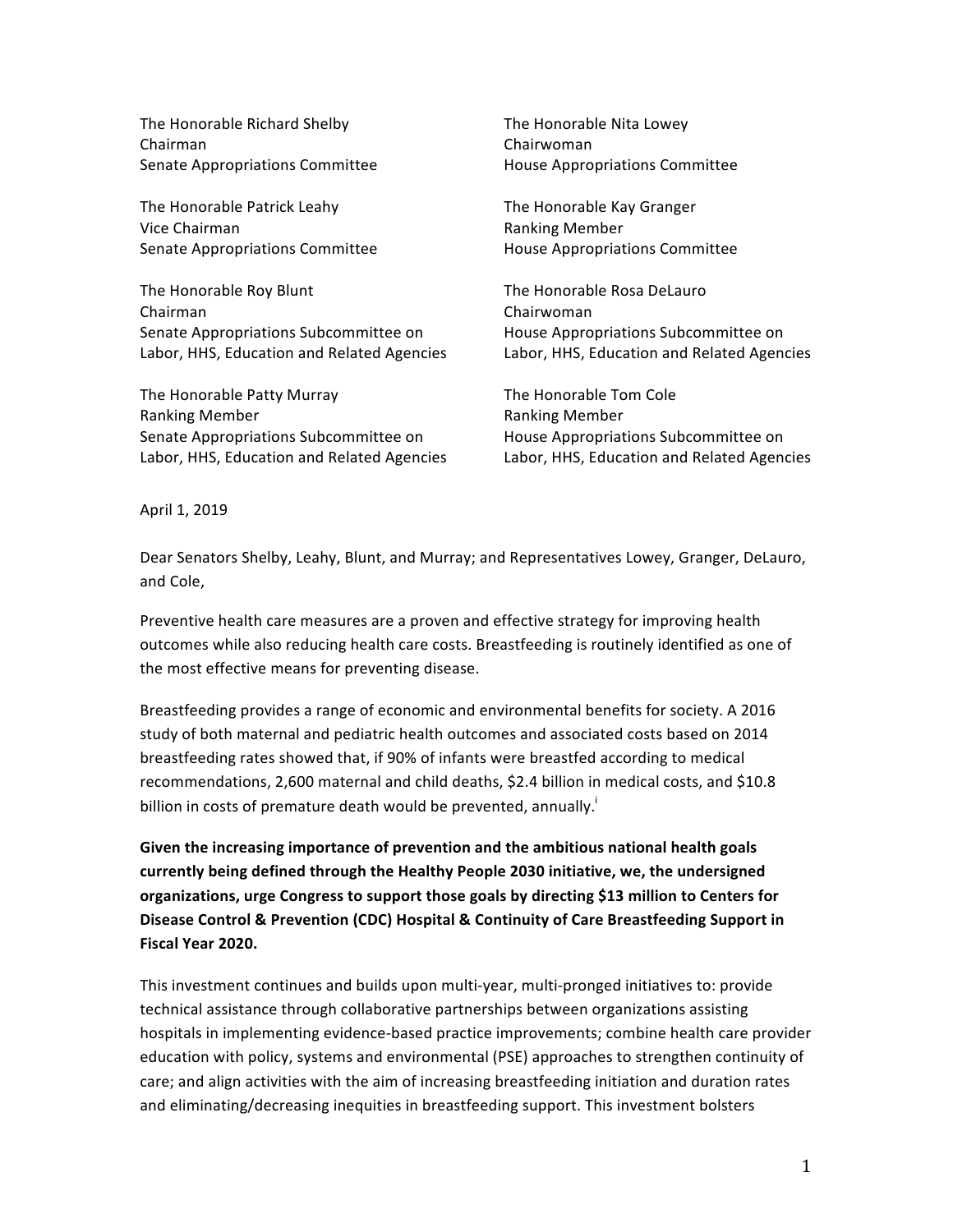progress to date, and reinforces multi-sector collaboration to build a public health infrastructure, as described in *The Surgeon General's Call to Action to Support Breastfeeding*.

## **Evidence and Benefits of Breastfeeding**

We join the U.S. Department of Health and Human Services and leading medical organizations in recommending that infants be exclusively breastfed for six months and continue to breastfeed for the first year of life and as long afterwards as mutually desired by mother and infant. Our nation's breastfeeding rates continue to fall far short of medical recommendations. While 83.2 percent of babies born in the United States start out breastfeeding, six in ten breastfeeding mothers stop earlier than they intend. By six months of age, only 24.9 percent of U.S. infants are exclusively breastfed."

Breastfeeding is a proven primary prevention strategy, building a foundation for life-long health and wellness.<sup>iii</sup> The evidence for the value of breastfeeding to children's and women's health is scientific, solid, and continually being reaffirmed by new research. Compared with formula-fed infants, those who are breastfed have a reduced risk of ear, skin, stomach, and respiratory infections; diarrhea; sudden infant death syndrome; and necrotizing enterocolitis. In the longer term, breastfed children have a reduced risk of obesity, type 1 and 2 diabetes, asthma, and childhood leukemia. Women who breastfed their children have a reduced long-term risk of diabetes, cardiovascular disease, and breast and ovarian cancers. A new study links evidencebased hospital and continuity of care policies and practices to reducing stark racial disparities in breastfeeding, and improving overall breastfeeding rates.<sup>iv</sup>

## **Federal Funding in Breastfeeding Yields Results**

Federal funding for breastfeeding initiatives has been shown to provide a substantial and immediate return on investment. Since funding was first directed to support breastfeeding programs in FY2012, breastfeeding initiation has increased from 76.9 percent of infants born in 2012 to 83.2 percent of infants born in 2015, with exclusive breastfeeding at 6 months increasing from 16.3 percent to 24.9 percent. <sup>"</sup> The CDC collects data on maternity care practices and policies related to infant feeding through the Maternity Practices in Infant Nutrition and Care (mPINC) Survey. The impact of this investment already has been substantial: the percentage of U.S. hospitals implementing a majority of the recommended steps has increased from about 29 percent in 2007 to 62 percent in 2015. $^{\circ}$ 

## We urge that at least \$13 million be directed in FY2020 for the CDC Hospital & Continuity of Care Breastfeeding Support, to facilitate ongoing, critical efforts to build a strong public health **infrastructure of breastfeeding support.**

Given the consistent and well-documented health, economic, and environmental benefits of breastfeeding, this is an investment that will continue to produce measurable dividends across the country and many times over for families, employers, and the government.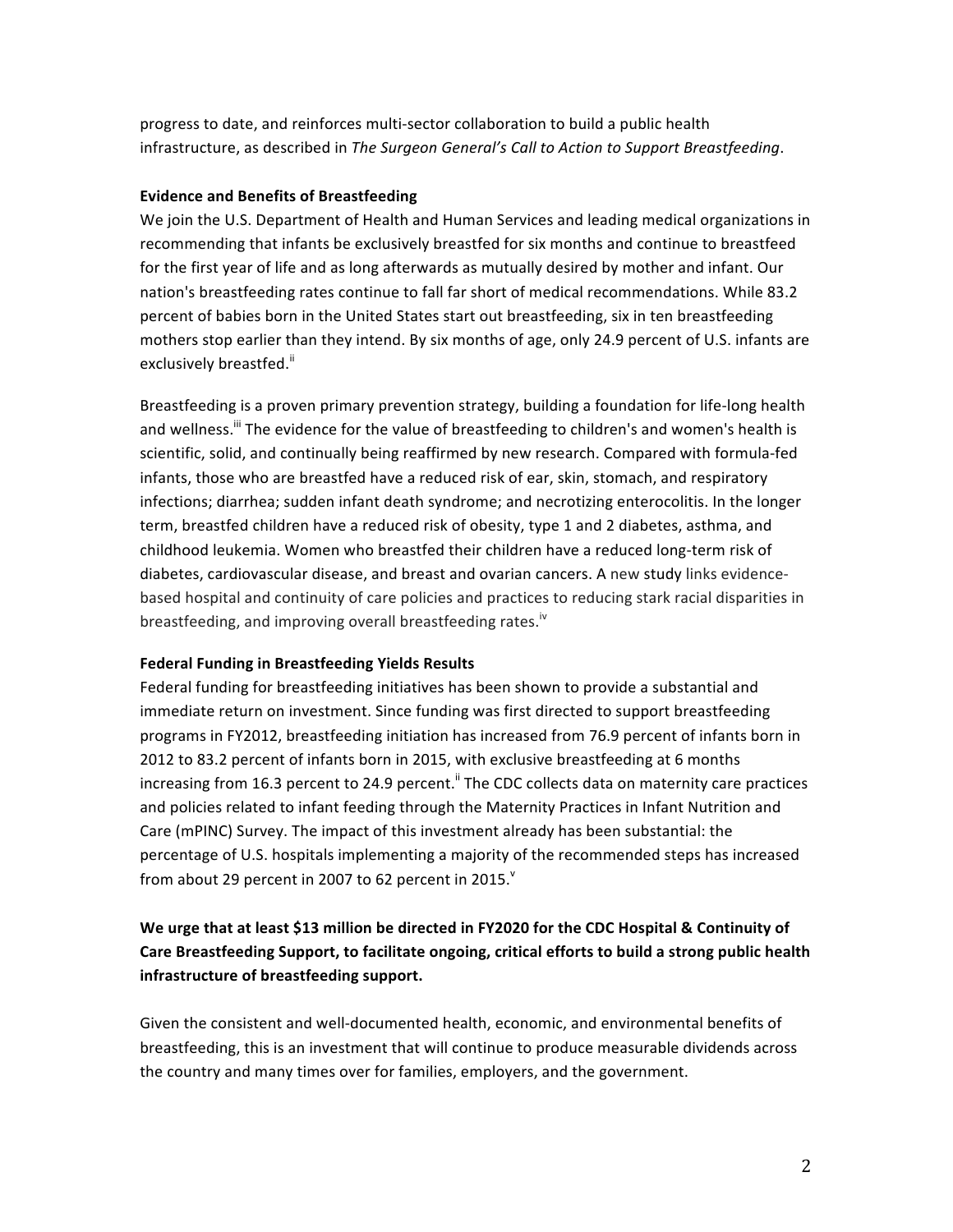Thank you for your consideration of this request. For further information or if you have any guestions, please contact Amelia Psmythe, Interim Executive Director at the United States Breastfeeding Committee, at 773.359.1549 x23 or apsmythe@usbreastfeeding.org.

## **SIGNATORY ORGANIZATIONS**

**International, National, and Tribal Organizations:**  1,000 Days A Better Balance Academy of Breastfeeding Medicine Academy of Nutrition and Dietetics American Academy of Pediatrics American Association of Birth Centers American Public Health Association Association of Maternal & Child Health Programs Association of State Public Health **Nutritionists** Association of Women's Health, Obstetric and Neonatal Nurses (AWHONN) Attachment Parenting International Baby Café USA Baby-Friendly USA, Inc. Breastfeeding USA ChangeLab Solutions Childbirth and Postpartum Professionals Association Every Mother, Inc. Healthy Children Project, Inc. HealthConnect One Human Milk Banking Association of North America ImprovingBirth Institute for the Advancement of Breastfeeding and Lactation Education International Board of Lactation Consultant Examiners® (IBLCE®) International Childbirth Education Association (ICEA) La Leche League Alliance for Breastfeeding Education La Leche League USA Lamaze International Milk of the Heart Inc. National Association of Pediatric Nurse **Practitioners** 

National Association of Professional and Peer Lactation Supporters of Color **National WIC Association** Nursing Mothers Counsel, Inc. RESULTS United State Breastfeeding Committee

**Regional, State, and Local Organizations:** The Alabama Breastfeeding Committee Alaska Breastfeeding Coalition Alimentación Segura Infantil Baby And Me Lactation Services Breastfeeding Coalition of Delaware Breastfeeding Coalition of Washington BreastfeedLA California Breastfeeding Coalition Centro Pediatrico de Lactancia y Crianzs Coalition of Oklahoma Breastfeeding Advocates Colorado Breastfeeding Coalition Denver WIC District of Columbia Breastfeeding Coalition Durham's Baby Cafe Florida West Coast Breastfeeding Taskforce Gender Justice Indiana Breastfeeding Coalition Kansas Action for Children Kansas Breastfeeding Coalition Kentuckiana Lactation Improvement Coalition The Lactation Connection Lactation Consultants of Metro Saint Louis Lactation Improvement Network of Kentucky Louisiana Breastfeeding Coalition Maryland Breastfeeding Coalition

Michigan Breastfeeding Network Minnesota Breastfeeding Coalition MilkWorks, Lincoln & Omaha, Nebraska **Missouri Breastfeeding Coalition** Natural Choice Birth & Breastfeeding LLC